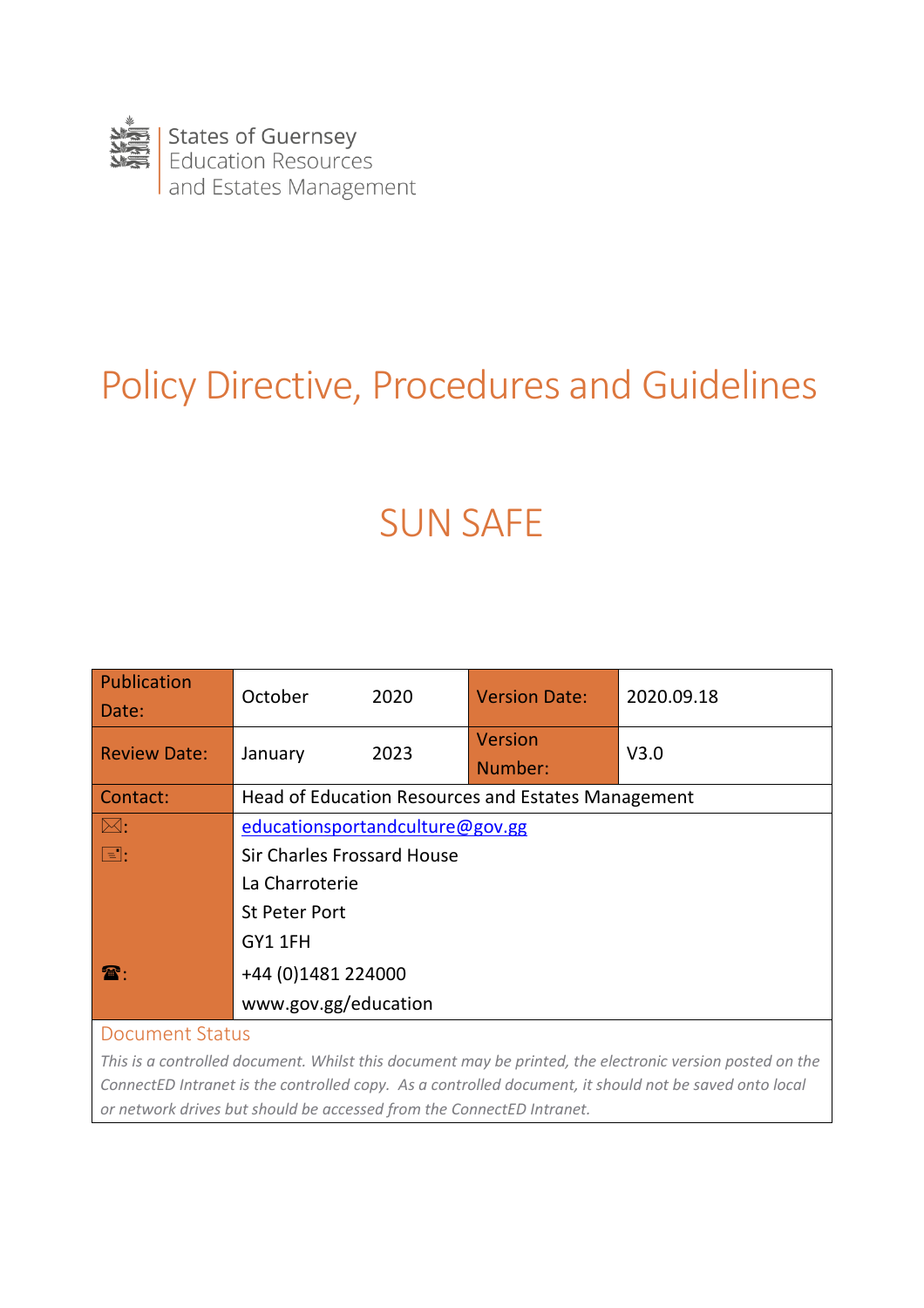## <span id="page-1-0"></span>Summary of Changes<sup>1</sup> from Previous Versions

| <b>Version</b>   | Change                 | <b>Comment</b>                       | Section/               |
|------------------|------------------------|--------------------------------------|------------------------|
| no/Date          |                        |                                      | Page                   |
| V <sub>2.2</sub> | Policy review/refresh  | Minor changes to formatting.         | General                |
| (September       |                        |                                      |                        |
| 2020)            |                        | "Students"<br>replaced<br>with       | General                |
|                  |                        | "Learners".                          |                        |
|                  |                        |                                      |                        |
|                  |                        | Additional links added to associated | Section 1.6            |
|                  |                        | documents.                           |                        |
|                  |                        |                                      |                        |
|                  |                        | Further details added to Section 2   | Section <sub>2.0</sub> |
|                  |                        | including SPF 15 changed to SPF 30.  |                        |
|                  | Table started Aug 2020 |                                      |                        |

 $\overline{a}$ 

<sup>&</sup>lt;sup>1</sup> Material changes only. Minor changes (such as to punctuation, grammar, etc.) will not be listed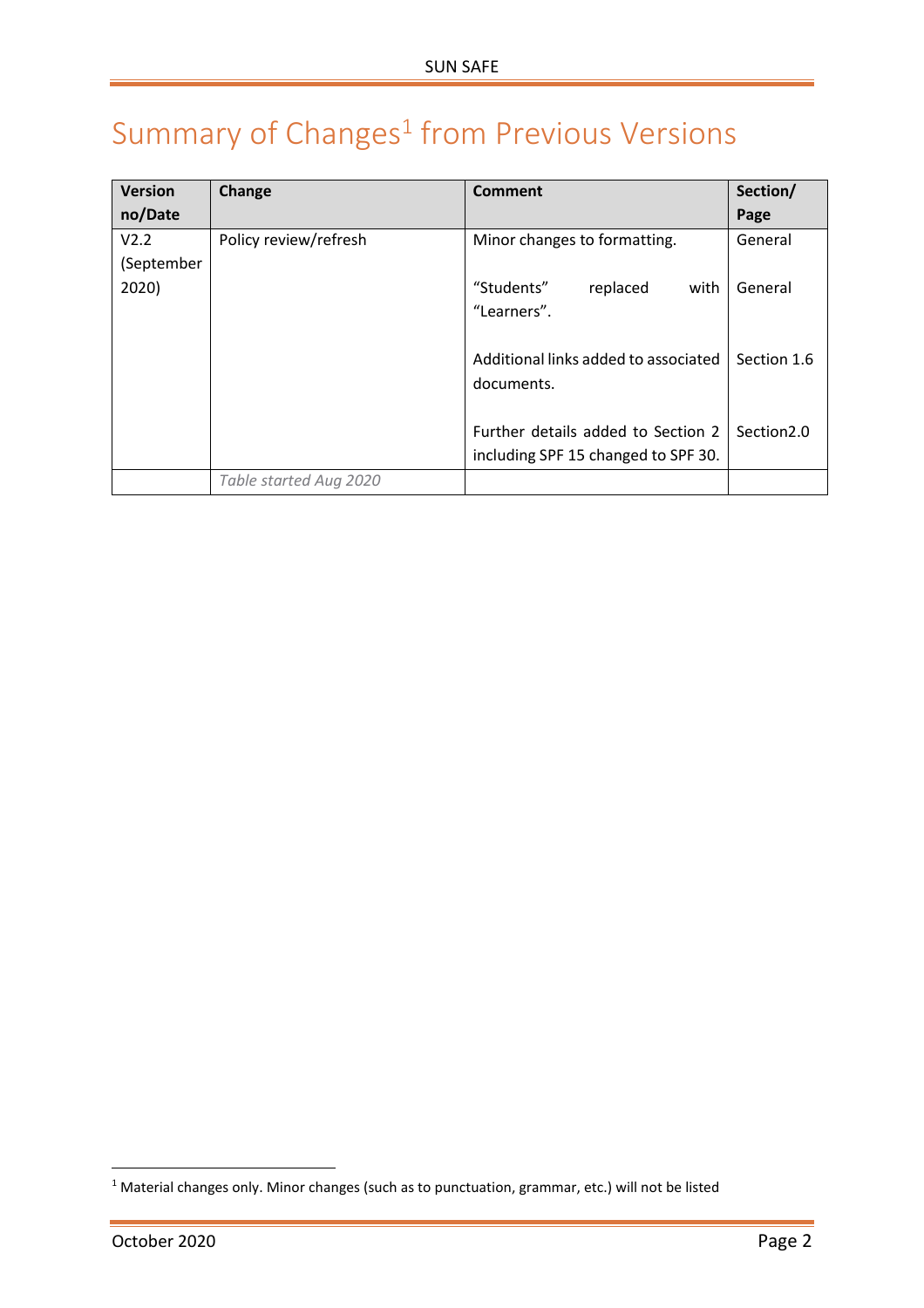### Contents

| 1.0           |                                                                               |
|---------------|-------------------------------------------------------------------------------|
| 1.1           |                                                                               |
| 1.2           |                                                                               |
| 1.3           |                                                                               |
| 1.4           |                                                                               |
| 1.5           |                                                                               |
| 1.6           |                                                                               |
| 2.0           | Guidance on Sun-Safe, Heat Exhaustion/Sun stroke when Learning Outside and on |
| <b>Visits</b> |                                                                               |
| 2.1           |                                                                               |
| 3.0           |                                                                               |
| 4.0           |                                                                               |
| 5.0           |                                                                               |
| 6.0           |                                                                               |
| 7.0           |                                                                               |
|               |                                                                               |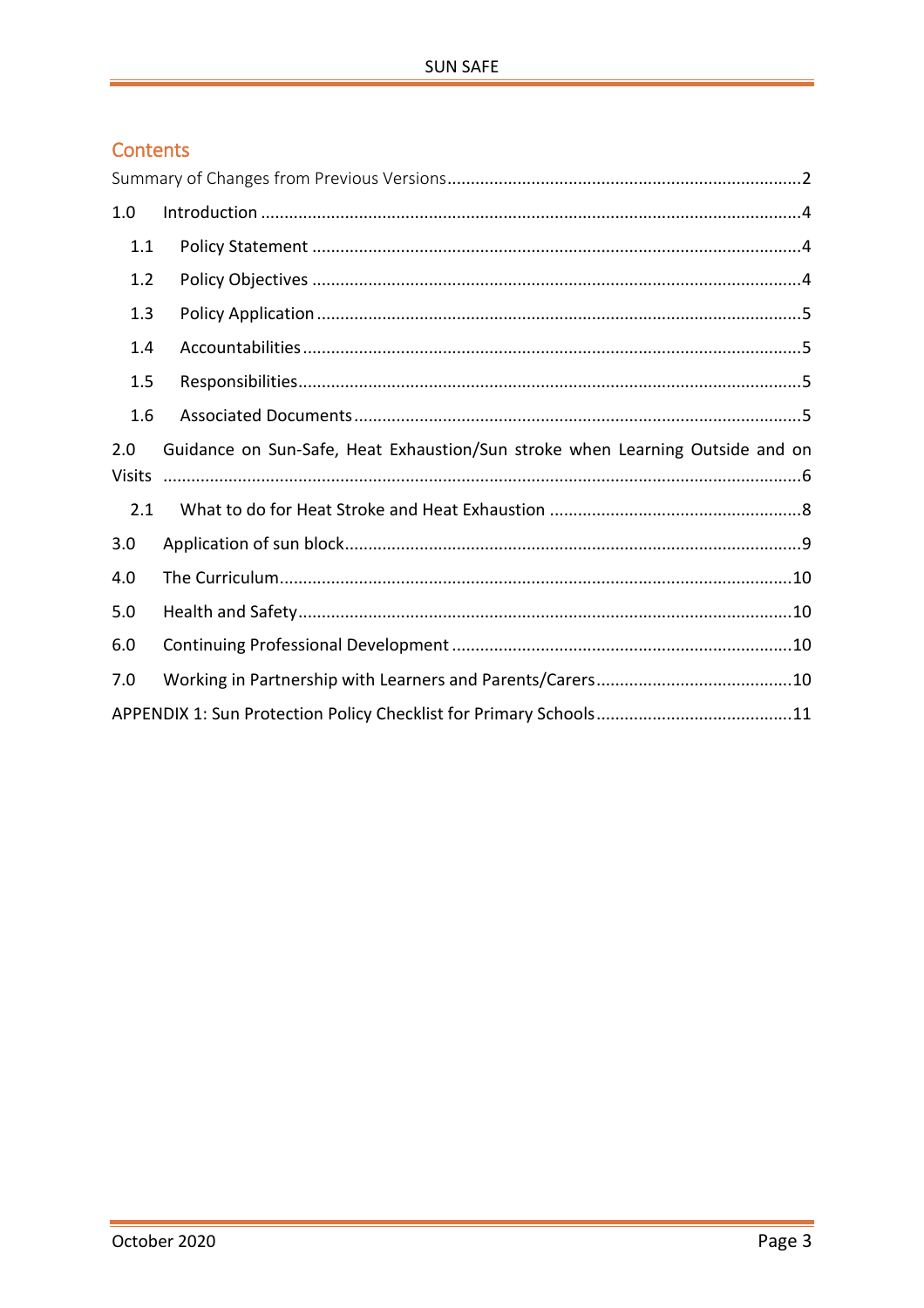## <span id="page-3-0"></span>1.0 Introduction

### <span id="page-3-1"></span>1.1 Policy Statement

Experts agree that burning the skin when young can double the risk of skin cancer in later life. There can be as much as a 10 to 15 year gap between burning and developing skin cancer. Incidences of skin cancer are increasing in the UK more quickly than any other cancer, with around 35 people diagnosed with skin cancer every day, a total of nearly 13,000 a year. In the 15 to 24 age group it is the third most common cancer in females and the sixth in males across the UK2.

Guernsey has a higher rate of skin cancer than anywhere in England. The age standardised rate (ASR) for Guernsey is 51 cases of malignant melanoma per 100,000 population and for England the rate is 22 cases per 100,000 population (South West Public Health Observatory 2011). It is the most common cancer for those aged under 40 years in Guernsey.

Schools have a responsibility to ensure that staff, volunteers and young people are protected from over-exposure to UV rays from the sun, and the National Institute for Clinical Excellence (NICE) guidelines for skin cancer prevention (2011) recommend that schools "develop, implement and monitor a specially tailored policy to ensure people are protected as much as possible".

This is particularly important when engaging in school based activities such as sports days, outdoor PE lessons, outdoor excursions and water sports, where the potential for sunburn is higher. Although fair-skinned people have a higher risk of sun damage, sun protection is relevant to everyone. Developing a sun protection policy is also an important step towards encouraging good health.

Over-exposure to heat as well as sun can lead to a number of serious conditions. Staff (including visit leaders) vigilance, planning, observation, knowledge of the onset and signs of any change with first aid competencies is key to managing these conditions.

### <span id="page-3-2"></span>1.2 Policy Objectives

- PROTECTION: To require education establishments to provide a sun-safe environment for young people, staff and volunteers
- To require education establishments to allow and encourage sun-safe measures for young people, staff and volunteers such as sun hat, sun cream and sun glasses
- EDUCATION: To include as part of the curriculum, learning associated with sun safety enabling young people to protect their skin as a means of preventing skin cancer

 $\overline{a}$ 

<sup>2</sup> [Teenage Cancer Trust](https://www.teenagecancertrust.org/about-us/news/over-third-teens-shun-suncream-uk-summer)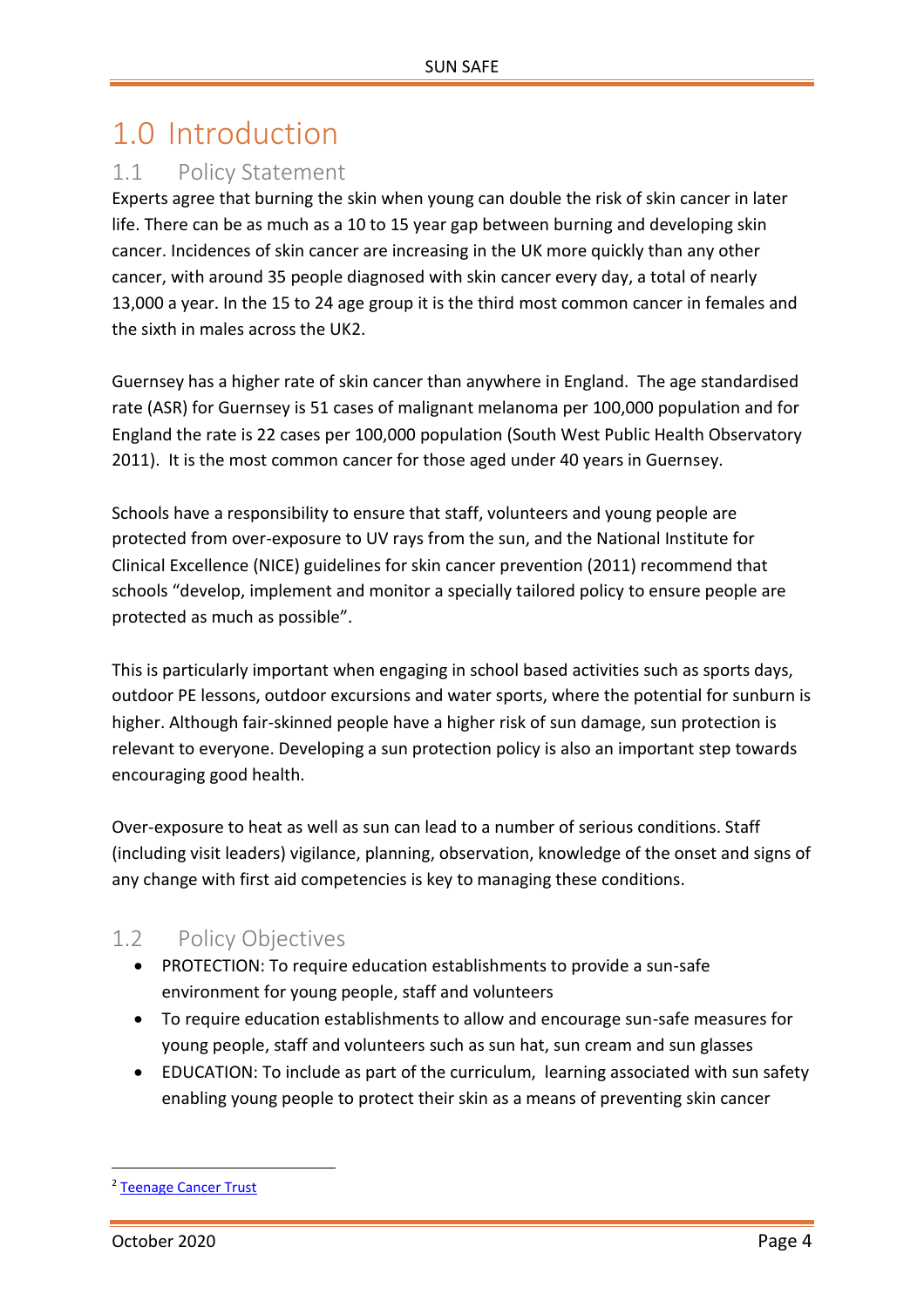COLLABORATION: To require education establishments to collaborate with parents/carers and the wider community to reinforce awareness about sun safety and promote a healthy, sun-safe school

### <span id="page-4-0"></span>1.3 Policy Application

The policy applies as follows, together with any additional related procedures specific to the establishment:

- Across all phases at all States of Guernsey education establishments including commissioned services (including post-16 provision)
- On-site during the teaching day as published by each education establishment
- To the management and practice for all off-site educational visits and residential events
- To school/college sponsored education-focussed events held at the education establishment and elsewhere

Throughout this policy directive, 'Headteacher' refers to Heads of Service, Secondary School Principals and the College of Further Education Principal, and 'school' refers to any education establishment.

### <span id="page-4-1"></span>1.4 Accountabilities

Headteachers are accountable for:

- Ensuring the provision of a sun-safe environment
- Allowing and encouraging sun-safe measures to be taken by staff, volunteers and young people such as hats, sun glasses and sun cream
- How sun safety is organised within the curriculum

### <span id="page-4-2"></span>1.5 Responsibilities

- The implementation of this policy directive is the responsibility of the Headteacher who will consider all aspects of sun safety within the educational setting and on behalf of the States of Guernsey as an employer
- All staff are responsible for compliance with this policy and are therefore expected to ensure that they remind young people to put on hats, wear appropriate clothing and use sun cream. Staff and volunteers should set a good example by using sun cream, hat and sun glasses when outside in the sun
- The school will provide shade within their premises

### <span id="page-4-3"></span>1.6 Associated Documents

Sun-safe resources are available from:

• Health Promotion Unit (Tel: 707311)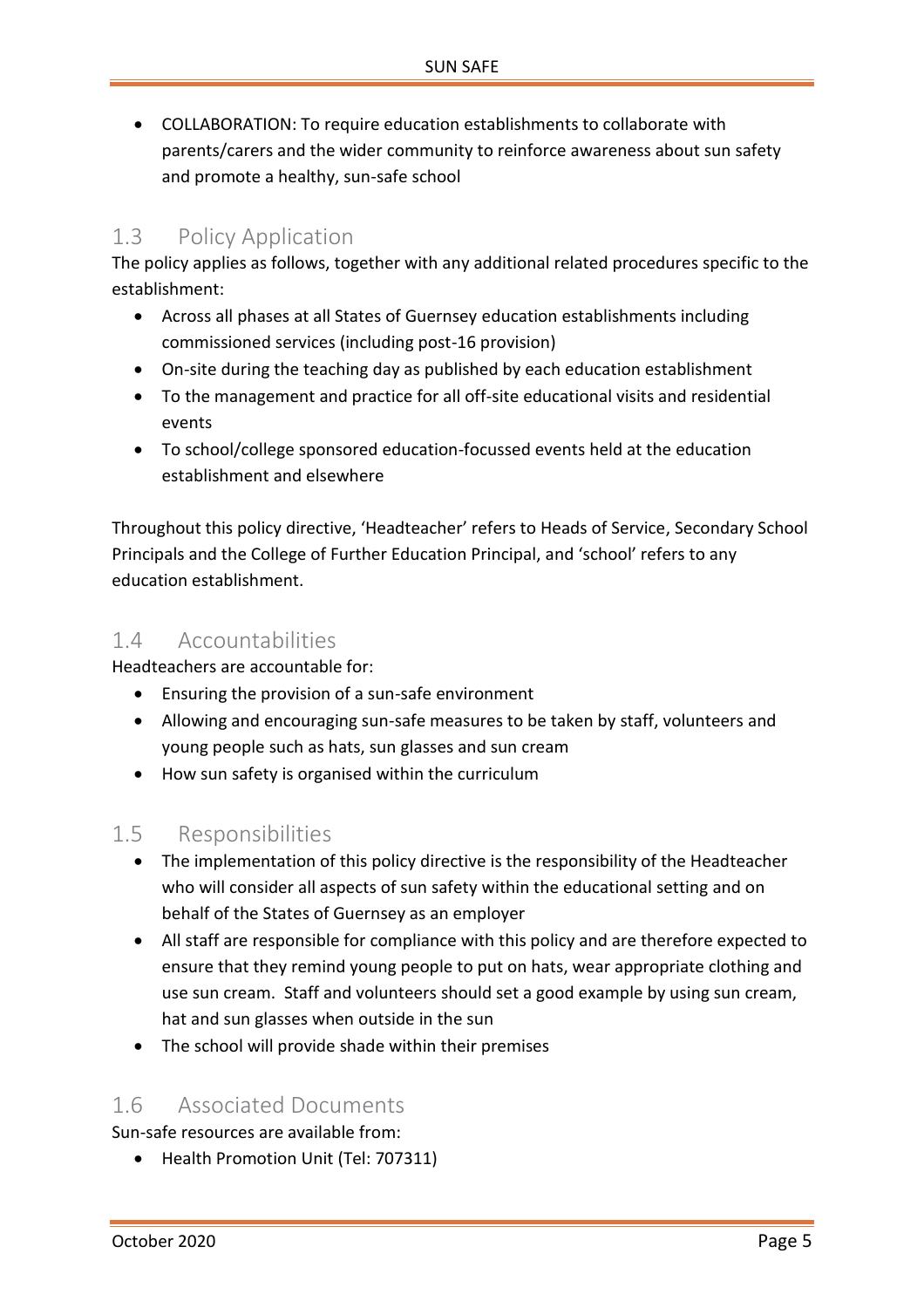- [http://www.sunsmart.com.au/tools/videos/past-tv-campaigns/slip-slop-slap-original](http://www.sunsmart.com.au/tools/videos/past-tv-campaigns/slip-slop-slap-original-sunsmart-campaign.html)[sunsmart-campaign.html](http://www.sunsmart.com.au/tools/videos/past-tv-campaigns/slip-slop-slap-original-sunsmart-campaign.html)[http://www.cancerresearchuk.org/about-cancer/causes-of](http://www.cancerresearchuk.org/about-cancer/causes-of-cancer/sun-uv-and-cancer)[cancer/sun-uv-and-cancer](http://www.cancerresearchuk.org/about-cancer/causes-of-cancer/sun-uv-and-cancer)
- [https://www.teenagecancertrust.org](https://www.teenagecancertrust.org/)
- <http://www.sunsmart.org.uk/schools/schools-and-sun-protection> (Cancer Research UK)
- Signs, symptoms and action to take when suspecting heat related conditions [http://www.nhs.uk/conditions/Heat-exhaustion-and](http://www.nhs.uk/conditions/Heat-exhaustion-and-heatstroke/Pages/Introduction.aspx)[heatstroke/Pages/Introduction.aspx](http://www.nhs.uk/conditions/Heat-exhaustion-and-heatstroke/Pages/Introduction.aspx)
- <http://www.hse.gov.uk/myth/myth-busting/2013/case176-teachers-suncream.htm>
- https://oeapng.info/wp-content/uploads/dlm\_uploads/2019/09/7j-Weather-and-Group-Safety.pdf
- https://oksunsafetycode.com/about

## <span id="page-5-0"></span>2.0 Guidance on Sun-Safe, Heat Exhaustion/Sun stroke when Learning Outside and on Visits

#### **Primary Aim: Minimise Exposure**

- Avoid over-exposure and cover up
- Staff must consider (in their risk assessments and dynamically) the weather as a fundamental part of their planning. Consider what shelter may/may not be available particularly if working in exposed locations (can shelters be taken with the group?)
- Consideration must be made around learners who have a higher risk of burning when exposed to the sun, such as learners with fair skin, take medications or have medical conditions that cause skin sensitivity
- Consider how the environment might impact the conditions (e.g. sunlight reflected off the sea)
- For coastal locations and smaller islands in particular, staff must consider the potential effects of wind
- If staff are unsure about the sun's intensity, they should take the shadow test: if their shadow is shorter than them, the sun's rays are the day's strongest.

#### **Secondary Aim: Protect**

#### **Sun block**

- A sun protection factor (SPF) of at least 30 blocks 97% of UV rays; this should be used for covering exposed areas when shade may be unavailable and protective clothing is not practical. Use one which blocks both UVA and UVB rays to guard against cancer and regularly re-apply generously (having in mind learners whose skin is at a higher risk of burning)
- Be sure to follow application directions on the bottle and make sure it is within its use-by date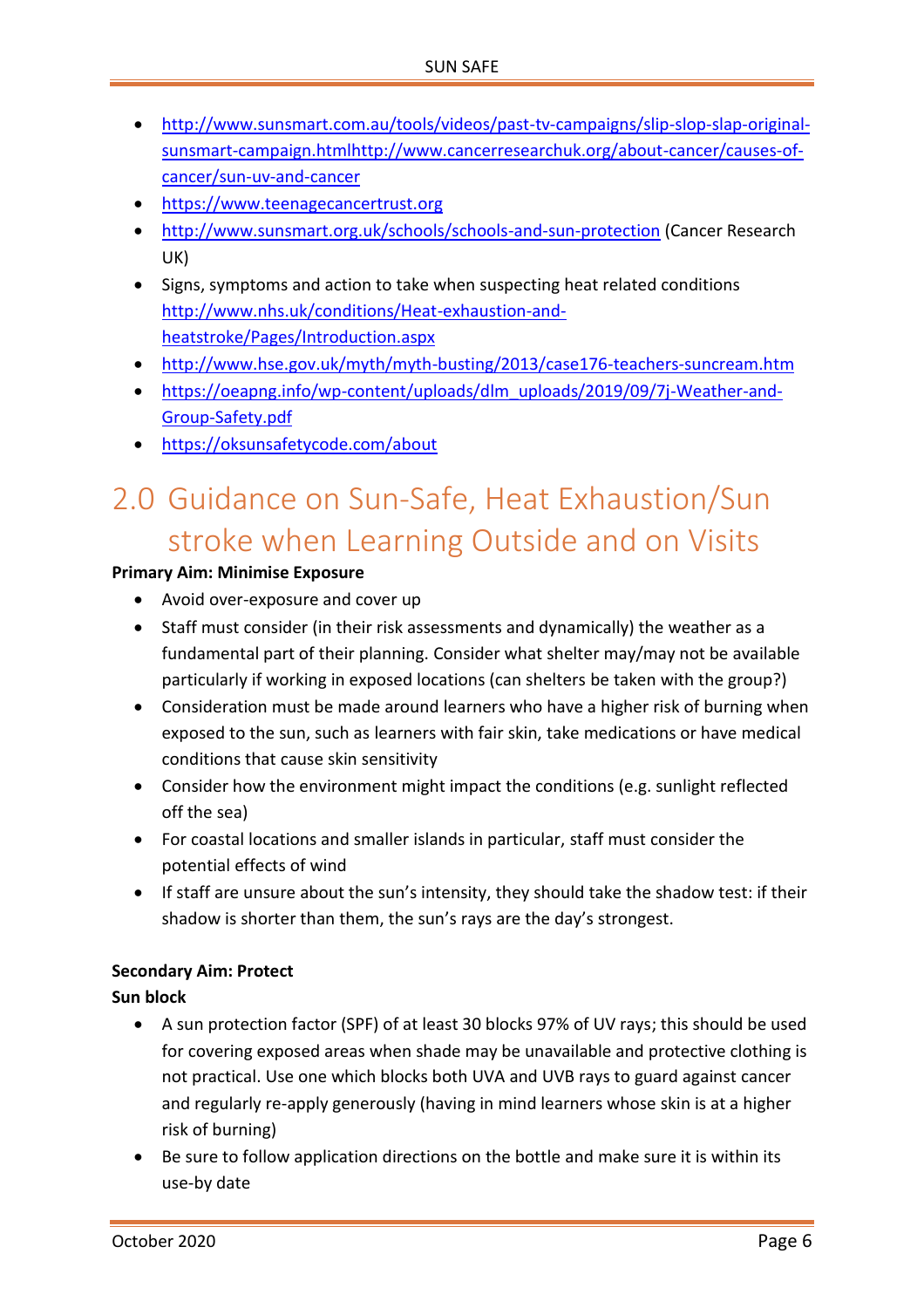- Use water resistant sun block (SPF 30) if it is likely learners will have contact with water or are likely to sweat. Sunscreen should be reapplied straight after being in water, even if it is "water resistant", and after towel drying, sweating or when it may have rubbed off
- DBS checked staff and volunteers can apply sunscreen (consider any allergies) to nonsensitive areas of children when in the company of other adults or, better still, can oversee buddy pairs of youngsters applying sunscreen to each other and thereby learning how to protect themselves and others form harmful sun rays

#### **Hats**

A wide brim hat (not a baseball cap) is ideal because it protects the neck, ears, eyes, nose and scalp. Hats must pose no danger to the wearer or other participants in terms of the quality of the items and the nature of the activity.

#### **Cover up**

Wear tightly-woven clothing that blocks out light. Some clothes have Ultraviolet Protection Factor (UPF) ratings. Protective clothing usually has UPF of around 25-30. There is a basic test for non-rated clothing: if a hand is placed between a single layer of the clothing and the light source and the hand can be seen through the fabric, the garment offers little protection.

#### **Sunglasses**

Sunglasses don't have to be expensive, but they should block 99 to 100% of UVA and UVB radiation.

#### **Regular Hydration**

Water is the best fluid to maintain hydration levels. Ensure that sufficient volumes are carried by the group if alternative sources are not readily accessible (volumes can vary according to the individual, activity and environment).

#### **Awareness**

- Young people should be taught how to screen themselves from the harmful effects of the sun through wearing light clothing and using sunscreen products
- Parents/carers should be reminded about the need for learners to use sunscreen products and asked to provide these
- Lengthy periods in direct sunlight, particularly between 11am and 3pm when the sun is at its hottest and UV rays are at their highest should be avoided whenever possible<sup>3</sup>; this may occur when young people have a PE lesson outside followed or preceded by an outdoor lunchtime or other opportunity

 $\overline{a}$ 

<sup>3</sup> [https://oeapng.info/wp-content/uploads/dlm\\_uploads/2019/09/7j-Weather-and-Group-Safety.pdf](https://oeapng.info/wp-content/uploads/dlm_uploads/2019/09/7j-Weather-and-Group-Safety.pdf)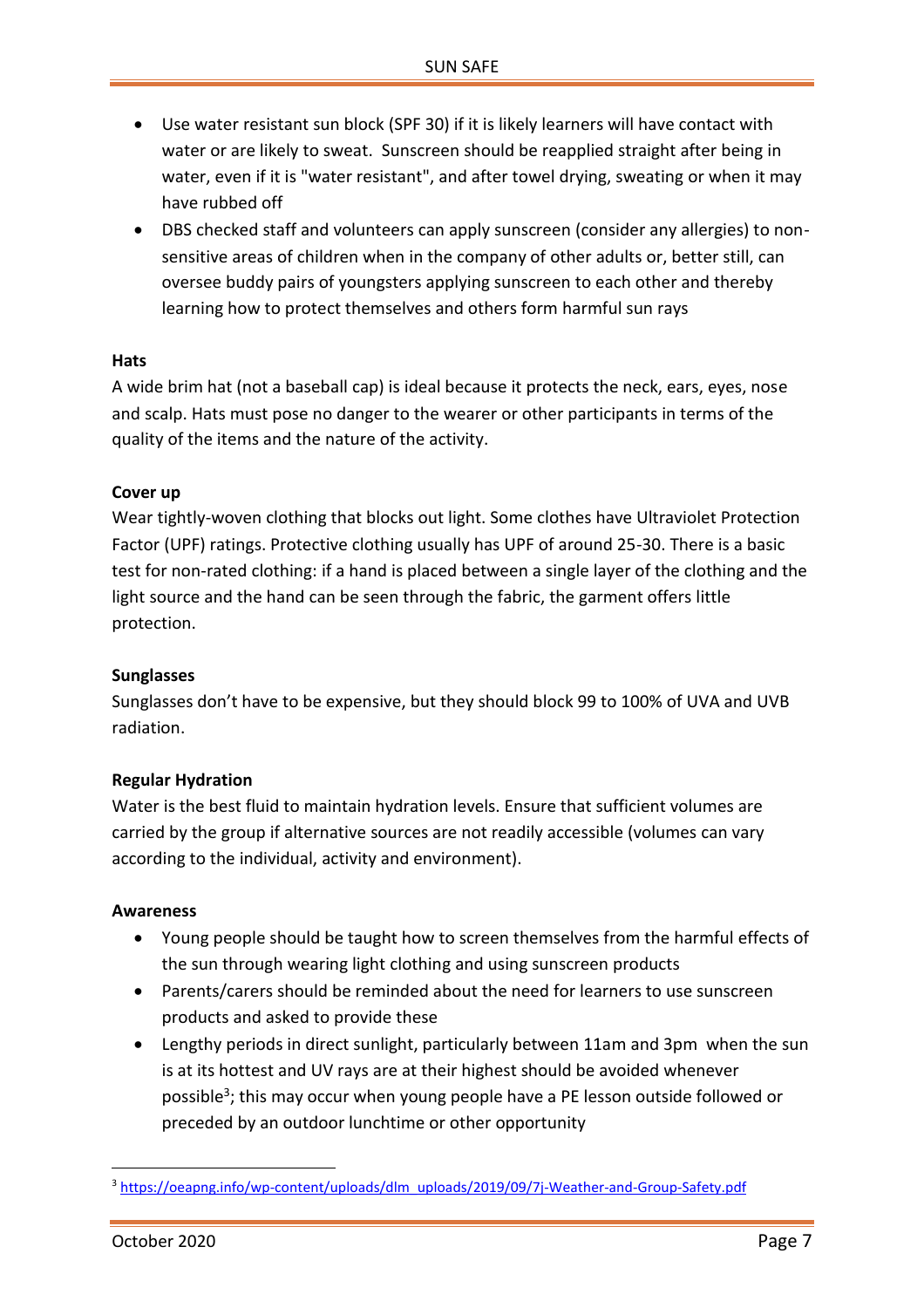- Prolonged activity and considering that some young people might be more active and expending more energy in the sun than others is an essential consideration
- Staff should ensure that they handle body image issues sensitively (e.g. with overweight or obese young people wearing unnecessary layers of clothing in hot temperatures)
- The ability to be dynamic in changing programmes/itineraries and have a 'Plan B' is essential when the need arises, as is knowing where to call for help (emergency services etc.)
- Heat related conditions could be seen as an illness at work by HSE and may therefore be reportable. In significant cases an accident form must be completed and sent to the Education Office, details of this can be found on ConnectED within the Accident and Near-Miss Incident Reporting Policy:
	- [http://bridge/teamsite/education/policies/HealthSafetyBuildings/Forms/AllIt](http://bridge/teamsite/education/policies/Health%20%20SafetyBuildings/Forms/AllItems.aspx?RootFolder=%2Fteamsite%2Feducation%2Fpolicies%2FHealth%20%20SafetyBuildings%2FHealth%20and%20Safety%20Policies%2FIncident%20Reporting&FolderCTID=0x012000BDCBFAB2158F9940BED300F292229741&View=%7b05AA98B7-BF23-4C8E-8315-DF98CCBD0352%7d) [ems.aspx?RootFolderteamsiteFeducationpoliciesFHealthSafetyBuildingsFHeal](http://bridge/teamsite/education/policies/Health%20%20SafetyBuildings/Forms/AllItems.aspx?RootFolder=%2Fteamsite%2Feducation%2Fpolicies%2FHealth%20%20SafetyBuildings%2FHealth%20and%20Safety%20Policies%2FIncident%20Reporting&FolderCTID=0x012000BDCBFAB2158F9940BED300F292229741&View=%7b05AA98B7-BF23-4C8E-8315-DF98CCBD0352%7d) [thandSafetyPoliciesFIncidentReporting&Folder](http://bridge/teamsite/education/policies/Health%20%20SafetyBuildings/Forms/AllItems.aspx?RootFolder=%2Fteamsite%2Feducation%2Fpolicies%2FHealth%20%20SafetyBuildings%2FHealth%20and%20Safety%20Policies%2FIncident%20Reporting&FolderCTID=0x012000BDCBFAB2158F9940BED300F292229741&View=%7b05AA98B7-BF23-4C8E-8315-DF98CCBD0352%7d)

### <span id="page-7-0"></span>2.1 What to do for Heat Stroke and Heat Exhaustion

Heat exhaustion and heatstroke from over exposure to the heat or sun are two related health conditions that can be very serious if not treated quickly.

All staff and visit leaders must remember that some young people may be more at risk of developing this.

#### **Heat exhaustion**

Heat exhaustion is where a person experiences fatigue (extreme tiredness) as a result of a decrease in blood pressure and blood volume. It's caused by a loss of body fluids and salts after being exposed to heat for a prolonged period of time.

Someone with heat exhaustion may feel sick, faint and sweat heavily. If a person with heat exhaustion is quickly taken to a cool place and is given water to drink, and if excess clothing is removed, they should start to feel better within half an hour and have no long-term complications. However, without treatment, they could develop heatstroke (see below).

Certain groups are more at risk of developing heatstroke or suffering complications from dehydration, and should be taken to hospital. These include:

- Children under two years of age
- Very elderly people
- People with kidney, heart or circulation problems
- People with diabetes who use insulin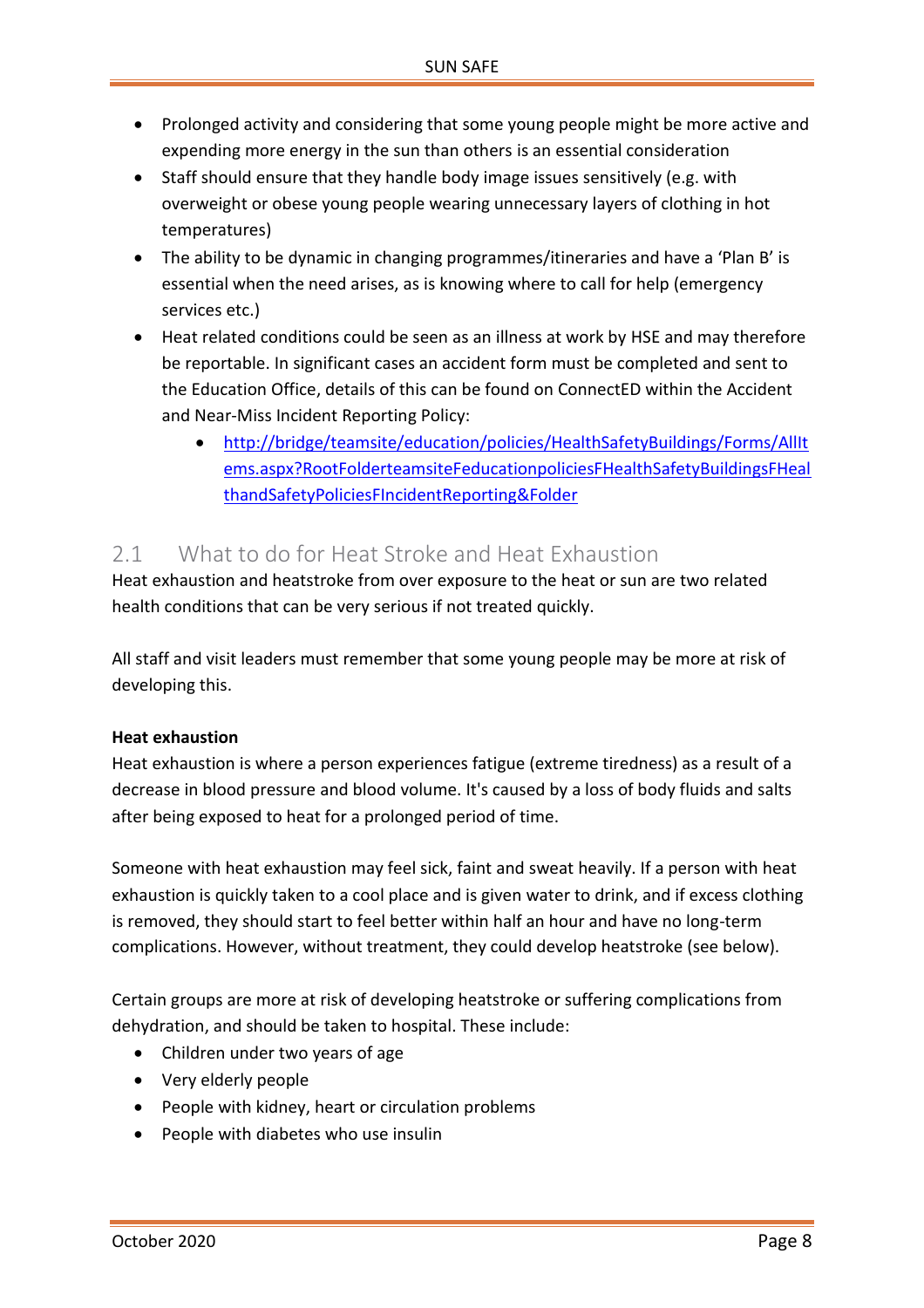#### **Heatstroke**

Heatstroke is a more serious condition than heat exhaustion. It occurs when the body's temperature becomes dangerously high due to excessive heat exposure. The body is no longer able to cool itself and starts to overheat.

Signs of heatstroke include dry skin; vertigo; confusion; headache; thirst; nausea; rapid shallow breathing (hyperventilation) and muscle cramps.

#### **Suspected heatstroke should always be regarded as a medical emergency. In these instances a member of staff must dial 999 and request an ambulance.**

While waiting for the ambulance to arrive a member of staff must:

- Immediately move the person to a cool area
- Increase ventilation by opening windows or using a fan
- Give water to drink (if the person is conscious), but don't give them medication, such as aspirin or paracetamol
- Shower their skin with cool, but not cold, water (15-18°C); alternatively, cover their body with cool, damp towels or sheets, or immerse them in cool water (not cold)

Left untreated, heatstroke can lead to complications, such as brain damage and organ failure. It's also possible to die from heatstroke.

<span id="page-8-0"></span>A current 'learning outside the classroom (offsite visits) emergency action plan' which can be used as an aide memoire is available on the Off-Site Visit Procedures document under Appendix 1:

<http://bridge/teamsite/education/policies/Outdoor%20Education/Forms/AllItems.aspx>

Below is guidance and information taken from the NHS web pages:

 [http://www.nhs.uk/conditions/Heat-exhaustion-and](http://www.nhs.uk/conditions/Heat-exhaustion-and-heatstroke/Pages/Introduction.aspx)[heatstroke/Pages/Introduction.aspx](http://www.nhs.uk/conditions/Heat-exhaustion-and-heatstroke/Pages/Introduction.aspx)

## 3.0 Application of sun block

**DBS checked staff and volunteers can apply sunscreen (consider any allergies) to nonsensitive areas of children when in the company of other adults or, dependent on age, can oversee buddy pairs of youngsters applying sunscreen to each other and thereby learning how to protect themselves and others from harmful sun rays.**

Staff should take care to ensure that sun screen applied by parents/carers before arrival at school may need to be re-applied during the school day, particularly when young people are involved in activities such as swimming or outside activity.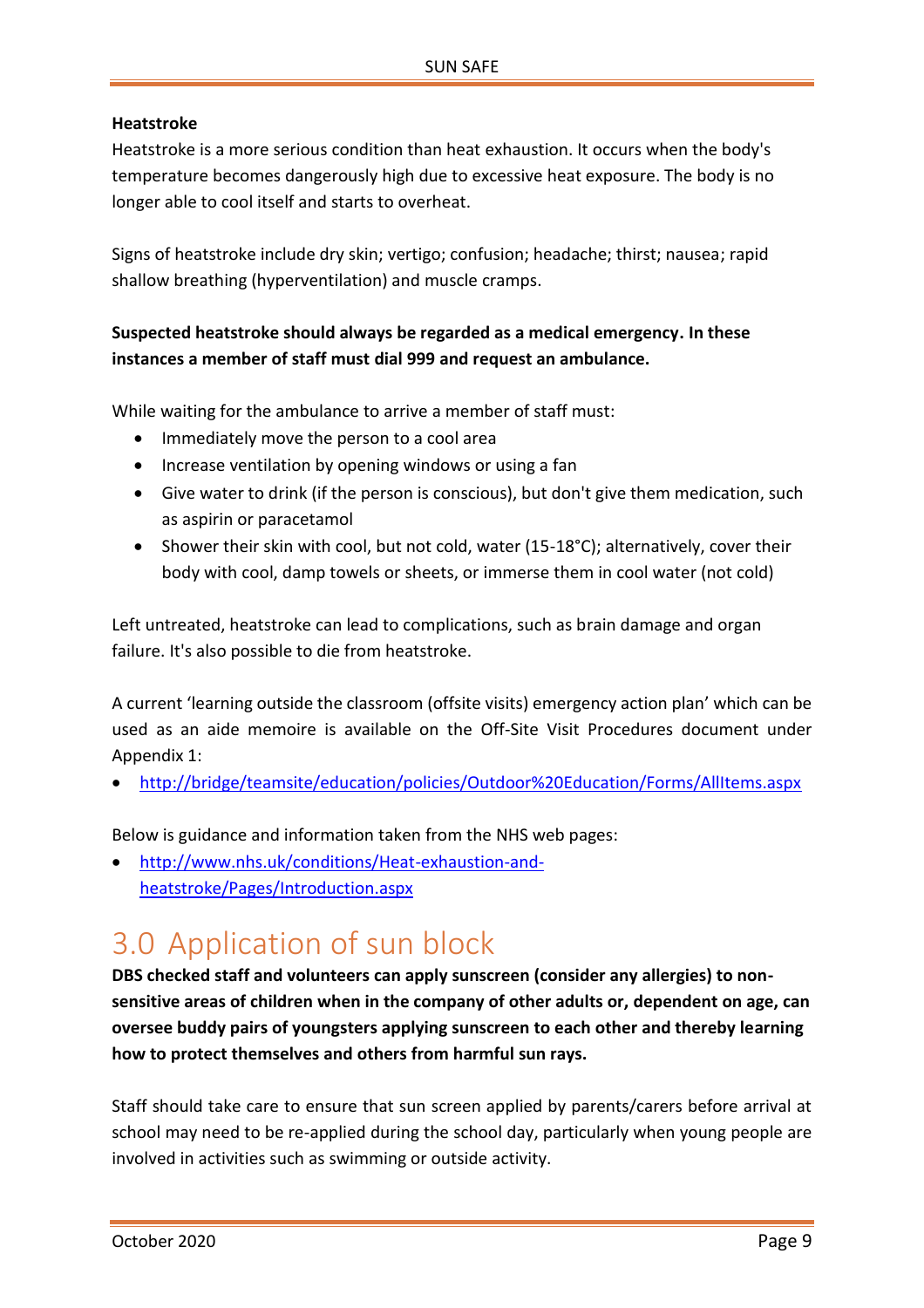## <span id="page-9-0"></span>4.0 The Curriculum

Teaching about sun safety can form part of the curriculum in science; PSHCE; vocational GCSEs; tutor time; topic work and PE.

- All young people in schools will receive at least one PSHCE sun protection lesson during their time at school
- The importance of sun protection will be reiterated in assemblies/group meetings
- Parents/carers will be sent a letter/reminder encouraging them to support sun-safe behaviour by applying sun cream before learners come to school, supplying hats, glasses and appropriate clothing where necessary

## <span id="page-9-1"></span>5.0 Health and Safety

- Young people will be encouraged to apply sun cream with a skin protection factor (SPF) of 30 or above
- Sun cream will be encouraged on school visits, where possible young people should be reminded to bring hat, sunglasses and sun cream (See Section 4.0)

## <span id="page-9-2"></span>6.0 Continuing Professional Development

All staff will have access to opportunities for CPD to support compliance with this policy. The following help and advice is available:

- Materials and advice Health Promotion Unit
- Writing procedures PSHCE Advisor
- [https://www.teenagecancertrust.org](https://www.teenagecancertrust.org/)
- <http://www.sunsmart.org.uk/schools/schools-and-sun-protection> (Cancer Research UK)

## <span id="page-9-3"></span>7.0 Working in Partnership with Learners and Parents/Carers

The school will work actively with parents/carers around sun safety. This will include:

- Ensuring parents/carers are aware of this policy
- Provision of further information/leaflets (available from the Health Promotion Unit)
- Parents/carers will be encouraged to provide a hat, sunglasses and sun cream for their children
- Parents/carers will be encouraged to apply sun cream to their children before they arrive at school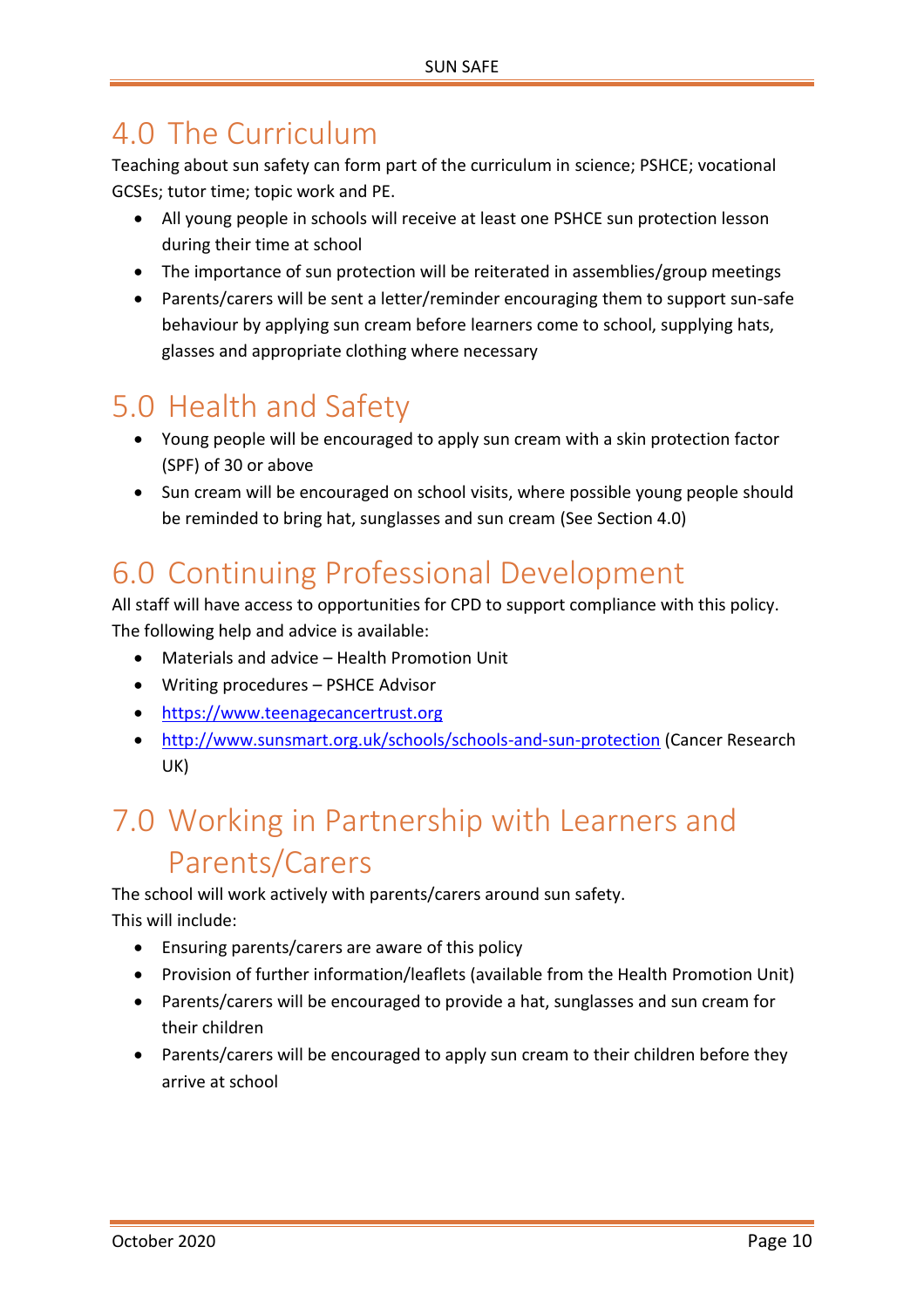## <span id="page-10-0"></span>APPENDIX 1: Sun Protection Policy Checklist for Primary Schools

It is important to raise awareness of why sun protection is needed in order to encourage young people to change the way they behave in the sun.

| <b>Sun Protection Strategy</b> | In place | <b>Planned</b> | Not planned | <b>Comments</b> |
|--------------------------------|----------|----------------|-------------|-----------------|
|                                |          | Soon           |             |                 |
| Sun protection and the         |          |                |             |                 |
| dangers of sunbed use are      |          |                |             |                 |
| incorporated into the          |          |                |             |                 |
| curriculum for all ages        |          |                |             |                 |
| All teachers and staff are     |          |                |             |                 |
| made aware of this policy and  |          |                |             |                 |
| the importance of sun          |          |                |             |                 |
| protection within the school   |          |                |             |                 |
| environment                    |          |                |             |                 |
| Sun protection is actively     |          |                |             |                 |
| promoted to young people in    |          |                |             |                 |
| other ways at significant      |          |                |             |                 |
| points of the school year      |          |                |             |                 |
| including before and during    |          |                |             |                 |
| summer and prior to summer     |          |                |             |                 |
| holidays (e.g. assemblies,     |          |                |             |                 |
| workshops, talks)              |          |                |             |                 |
| Parents/carers are informed    |          |                |             |                 |
| of the importance of sun       |          |                |             |                 |
| protection through             |          |                |             |                 |
| information sent home in a     |          |                |             |                 |
| letter informing them of the   |          |                |             |                 |
| sun protection policy          |          |                |             |                 |

#### **PROTECTION**

Consider sun protection when planning all outdoor activities from April to September (the sun is at its strongest at this time of year).

| <b>Sun Protection Strategy</b> | In place | Planned<br>Soon | Not planned | Comments |
|--------------------------------|----------|-----------------|-------------|----------|
| <b>SHADE</b>                   |          |                 |             |          |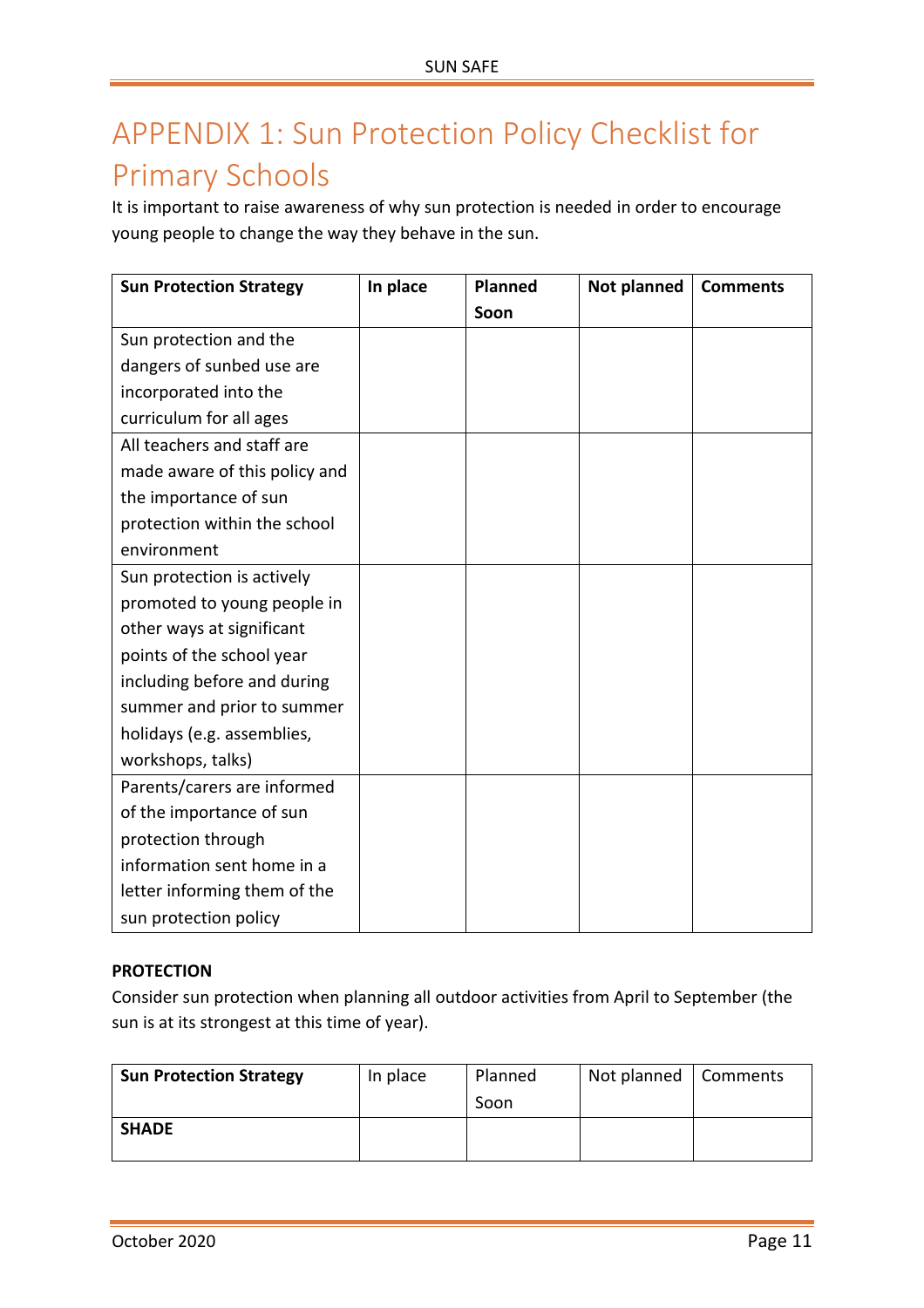| Fundraising for trees and     |  |  |
|-------------------------------|--|--|
| shade structures              |  |  |
| Seats and equipment are       |  |  |
| moved to shady areas          |  |  |
| Organised activities to make  |  |  |
| use of the shade available    |  |  |
|                               |  |  |
| <b>TIMETABLING</b>            |  |  |
| Outdoor activities and events |  |  |
| are planned outside of 11am-  |  |  |
| 3pm where possible and        |  |  |
| appropriate (if this is       |  |  |
| sometimes unavoidable,        |  |  |
| ensure hats, clothing and     |  |  |
| sunscreen are worn to         |  |  |
| minimise risk of sunburn      |  |  |
| In the summer term, morning   |  |  |
| break is extended and lunch   |  |  |
| breaks shortened to minimise  |  |  |
| time in the midday sun        |  |  |
| <b>CLOTHING</b>               |  |  |
| Young people are encouraged   |  |  |
| to wear wide-brimmed (or      |  |  |
| legionnaire style) hats when  |  |  |
| outside                       |  |  |
| Young people are encouraged   |  |  |
| to wear tops that cover their |  |  |
| shoulders (vests and strappy  |  |  |
| tops are discouraged)         |  |  |
| School uniform tops and hats  |  |  |
| offer suitable sun protection |  |  |
| Young people are allowed to   |  |  |
| wear UV protective            |  |  |
| sunglasses                    |  |  |
| Teachers and assistants also  |  |  |
| wear suitable hats and        |  |  |
| clothing to reinforce role    |  |  |
|                               |  |  |
| modelling<br><b>SUNSCREEN</b> |  |  |